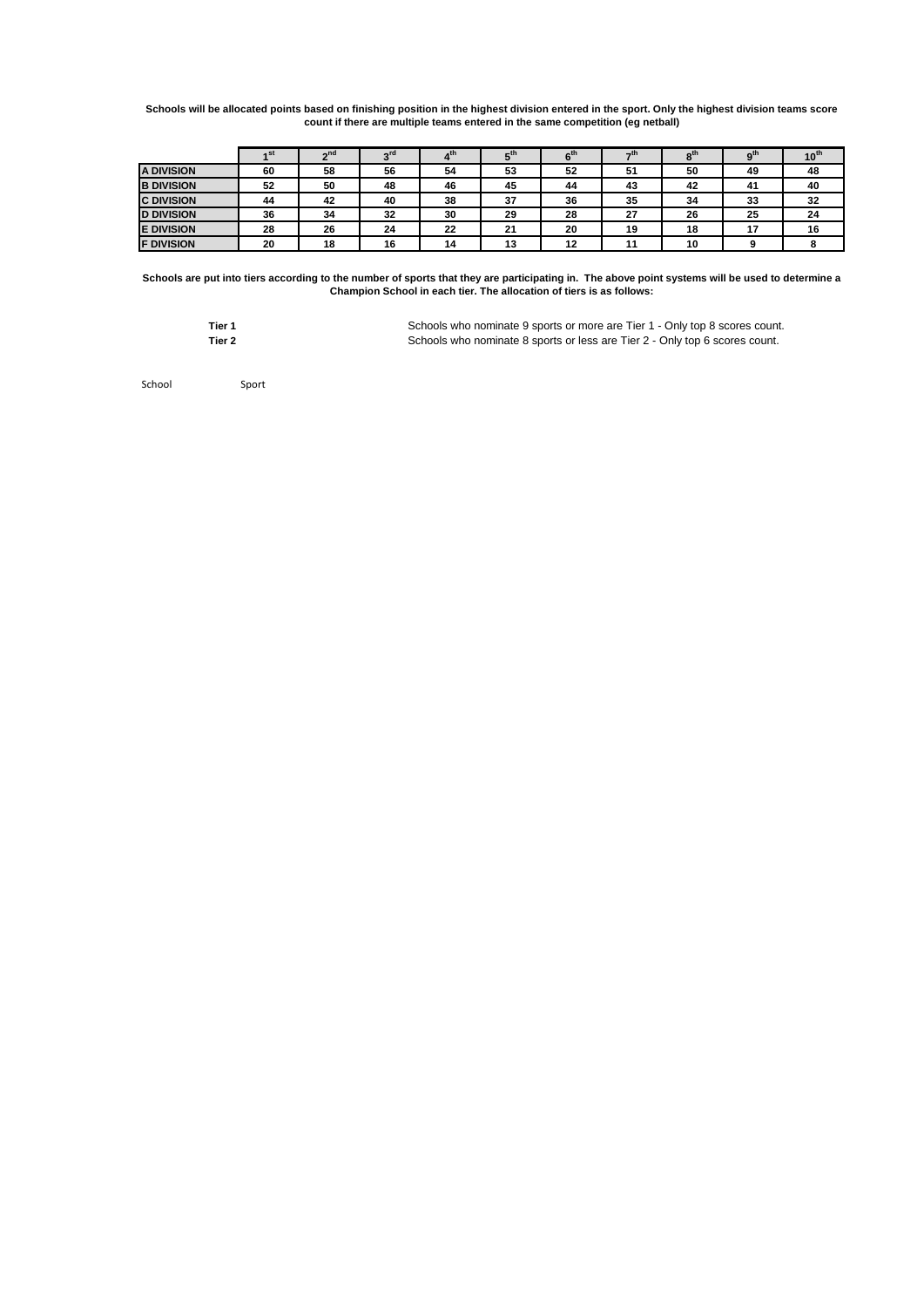**Tier 1** Schools who nominate 9 sports or more are Tier 1 - Only top 8 scores count.

| <b>School</b>         |    |    |    | AFL Boys AFL Girls Bball Boys Bball Girls lockey Boy lockey Girl Netball |    |    |    |    | <b>Soccer Boy Soccer Girls</b> | <b>Touch</b> |    |    |     | Vball Boys Vball Girls Total ScoreTotal Sportslinus Sport linus Sport linus Sport linus Sport Final Score |    |    |    |    |     |  |
|-----------------------|----|----|----|--------------------------------------------------------------------------|----|----|----|----|--------------------------------|--------------|----|----|-----|-----------------------------------------------------------------------------------------------------------|----|----|----|----|-----|--|
| <b>Bunbury SHS</b>    | 56 | 60 | 56 | 60                                                                       | 56 |    | 50 | 58 | 56                             | 60           |    | 58 | 570 |                                                                                                           | 50 | 56 |    |    | 464 |  |
|                       |    |    |    |                                                                          |    |    |    |    |                                |              |    |    |     |                                                                                                           |    |    |    |    |     |  |
| <b>Australind SHS</b> | 52 | 58 | 60 | 54                                                                       |    | 46 | 58 | 60 | 54                             | * 53         | 53 | 56 | 551 |                                                                                                           | 53 | 52 | 46 | 53 | 347 |  |
|                       |    |    |    |                                                                          |    |    |    |    |                                |              |    |    |     |                                                                                                           |    |    |    |    |     |  |
| Cape Naturalist Co    | 52 |    | 50 | 56                                                                       |    |    | 48 | 52 | 48                             | 58           | 52 | 48 | 464 |                                                                                                           | 48 |    |    |    | 416 |  |
| <b>BCGS</b>           | 54 | 51 | 52 | 50                                                                       | 58 |    | 49 | 46 | 52                             |              | 45 | 43 | 500 |                                                                                                           | 43 | 45 |    |    | 412 |  |
| <b>BCC</b>            | 60 | 53 | 53 | 56                                                                       |    |    | 51 | 56 | 58                             | 56           | 56 | 56 | 555 |                                                                                                           | 51 | 53 |    |    | 451 |  |
|                       |    |    |    |                                                                          |    |    |    |    |                                |              |    |    |     |                                                                                                           |    |    |    |    |     |  |
|                       |    |    |    |                                                                          |    |    |    |    |                                |              |    |    |     |                                                                                                           |    |    |    |    |     |  |
|                       |    |    |    |                                                                          |    |    |    |    |                                |              |    |    |     |                                                                                                           |    |    |    |    | O   |  |
|                       |    |    |    |                                                                          |    |    |    |    |                                |              |    |    |     |                                                                                                           |    |    |    |    |     |  |

|                   | A <sup>51</sup> | 2 <sub>nd</sub> | 3 <sup>rd</sup> | 4 <sup>th</sup> | 5 <sup>th</sup> | 6 <sup>th</sup> | $-th$ | 8 <sup>th</sup> | a <sup>th</sup> | $10^{th}$ |
|-------------------|-----------------|-----------------|-----------------|-----------------|-----------------|-----------------|-------|-----------------|-----------------|-----------|
| <b>A DIVISION</b> | 60              | 58              | 56              | 54              | 53              | 52              | 51    | 50              | 49              | 48        |
| <b>B DIVISION</b> | 52              | 50              | 48              | 46              | 45              | 44              | 43    | 42              | 41              | 40        |
| <b>C DIVISION</b> | 44              | 42              | 40              | 38              | 37              | 36              | 35    | 34              | 33              | 32        |
| <b>D DIVISION</b> | 36              | 34              | 32              | 30              | 29              | 28              | 27    | 26              | 25              | 24        |
| <b>E DIVISION</b> | 28              | 26              | 24              | 22              | 21              | 20              | 19    | 18              | 17              | 16        |
| <b>F DIVISION</b> | 20              | 18              | 16              | 14              | 13              | 12              | 11    | 10              | $\mathbf{a}$    | 8         |